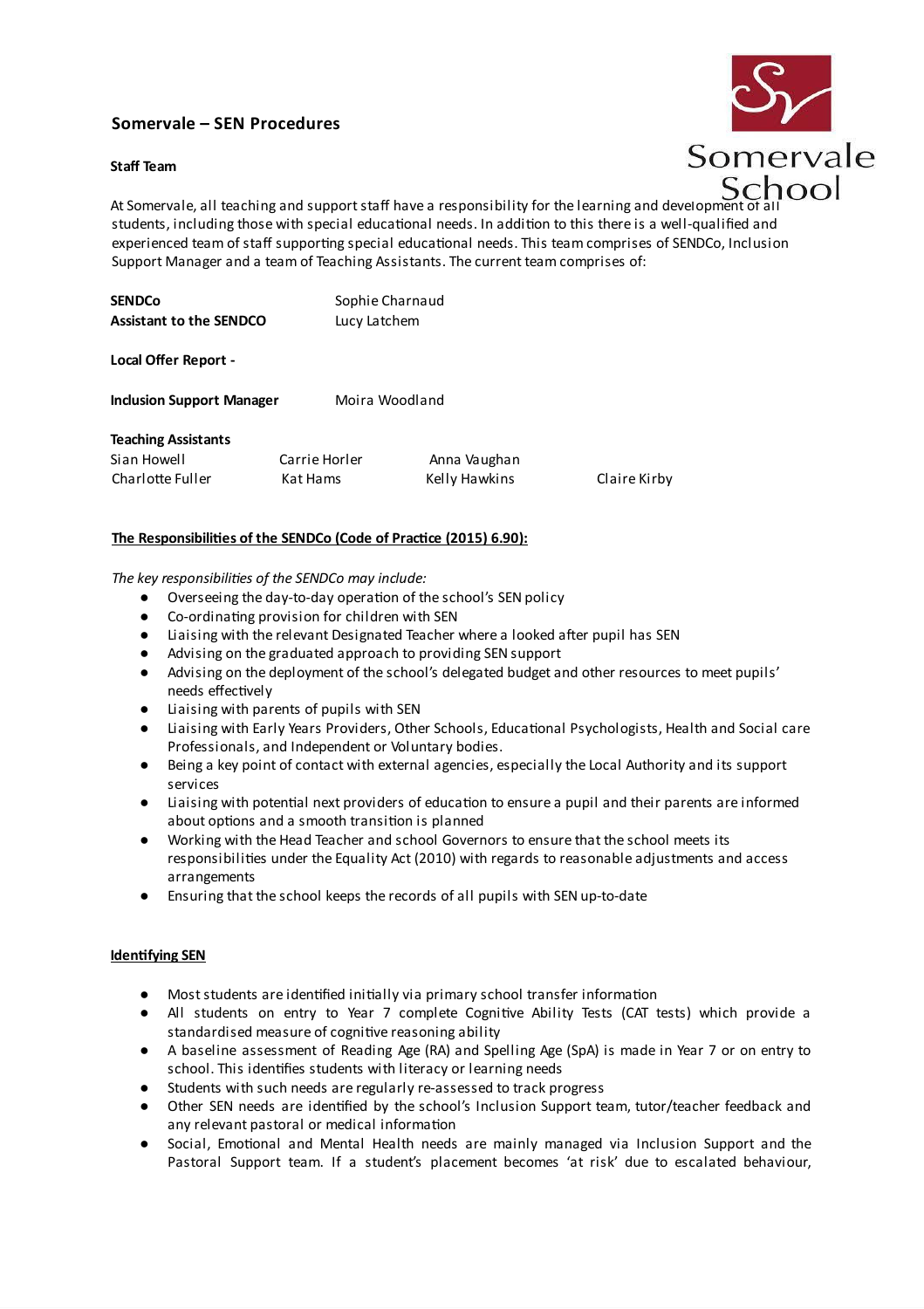additional support strategies, alternative curriculum arrangements or the use of a *Pastoral Support Plan (PSP)* may be put in place in negotiation with parents and other professional agencies

● The SENDCo regularly updates the Additional Needs Register. All students on the Register have an 'SEN Stage' with a specific PLASC code, as outlined in the MNSP SEN Policy.

## **Range of support offered by the SEN team:**

The SEN staff team, comprising of: the SENDCo, Assistant to the SENDCo, Inclusion Support Manager and a team of Teaching Assistants, offer a cohesive and balanced range of support:

### **In-class support**

The TA team work mostly in the classroom, supporting a range of students with their learning or social needs. Styles of support vary, helping students on a 1:1 basis, working with small groups or offering whole-class support within the lesson.

#### **Small-group withdrawal**

Support is also offered to students outside the classroom. A range of withdrawal programmes to support literacy, numeracy or social needs are offered to identified students at KS3 and KS4. This may take the form of small-group or 1:1 work and includes opportunities to develop reading or spelling skills, number work, research and study skills, social & relationship skills and independent learning skills. Pupils have access to IDL Literacy and Numeracy Programme, which can be accessed both on the school network and at home.

Small group or 1:1 support is also offered for speech & language skills, handwriting and to support curriculum catch-up if required.

#### **Mentoring and counselling support**

From time to time individual students may need 1:1 support for a specific difficulty which they are facing in or out of school. Students may be assigned a mentor to meet with on a regular basis. If necessary, the school may involve an appropriate external professional counsellor to support a specific need.

#### **Supported Time-Out**

The school has a well-developed inclusive ethos. Support is provided to ensure students are able to attain their potential academically and socially, whilst maintaining the student in the classroom - the focus for teaching & learning. However, from time to time some students may require an opportunity for 'time-out'. The Inclusion Support Room offers a 'time-out' facility, by agreement, where students can opt to complete their work in a calm, supportive environment away from other students.

#### **Homework Club**

The SEN Department run a homework club every lunch-time for key stage 3 and 4 students. This involves two members of staff who are able to assist students with their homework or revision. The TA team are very familiar with the homework tasks or the extended enquiries and research projects which student's undertake at KS3 and can offer valuable support.

#### **Inclusion Room 'social-club'**

A lunch club takes place in the Inclusion Support Room every day. Identified students who may find lunchtime a stressful experience, or who need a calm place to spend their lunch-break are welcome to attend. The club is run by two members of staff and students can eat lunch, play games, chat and make friends in a calm environment. High expectations of behaviour and mutual respect are maintained.

#### **Additional support for exams**

Some students with identified educational needs are entitled to special access arrangements for all their public examinations. Support takes the form of: use of a separate room, reading help, extra time, rest-breaks, a prompt, word processor or a scribe. Students are assessed and appropriate support put in place for GCSE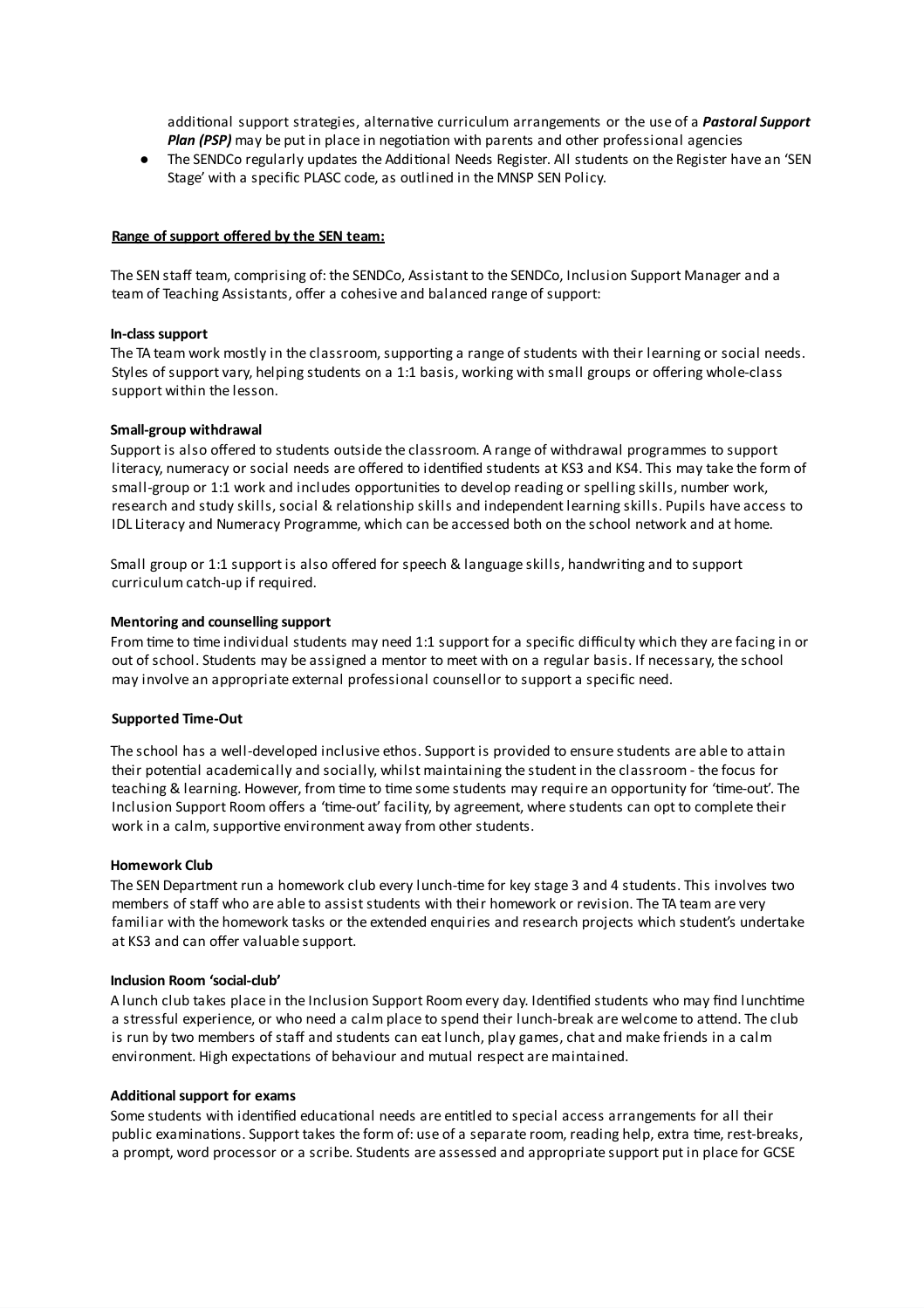or equivalent exams at KS4 and KS5. The SEN team are involved in invigilating these students to enable them to reach their potential at this important time.

## **Differentiating resources**

An important aspect of the work of the SEN department is to offer advice and support across the school to differentiate or simplify resources for student use. This ensures that all students have appropriate work and resources available to support their learning in all subjects.

## **Assessment**

Assessment is an important tool to measure student attainment and ensure progress at both KS3 and KS4. The assessments carried out in the learning support department are additional and complementary to the usual range of assessments carried out across the school to monitor and ensure progress of all students in all subject areas.

# **School trips & educational visits**

The TA team often accompany students on trips or visits, either acting as an additional member of staff or to provide specific support for students with special educational needs. Encouraging all students to participate in trips and visits is an important part of the school's inclusive ethos.

# **Subject specialism**

The TAs in the SEN team are encouraged to develop an individual specialism alongside their more general role. This acts to broaden expertise and enable the department to offer a wider range of support to our students 'in-house'. The TAs have taken on a broad range of specialist areas, in line with their own interests or skills, including expertise in: literacy & phonic awareness, speech, language & communication skills, hearing impairment, co-ordination & motor awareness, handwriting skills and English as an additional language. There are TAs on the team who specialise in English, Mathematics, Science and Technology, who can offer specific support for these key faculty areas.

Such specialism enables the team to offer high quality support for students and subject faculties within the school and also acts as an important focus for professional development and targeted training opportunities.

### **Communication between school staff, parents and students**

The SEN Department recognises the importance of good communication as a key to the success of special educational needs provision.

Parents and students are encouraged to be fully involved in the process of establishing individual Provision Plans and Education Plans and in reviewing the success of targets and supportstrategies. The school aims to provide at least three opportunities during the school year for parents to meet with key staff to discuss the needs, provision and progress of their child. The SENDCo and Inclusion Support Manager are available to meet with parents by appointment throughout the year on the school parents' evenings and Academic Review Evening. In addition, meetings can be arranged to discuss individual concerns around studentsupport or progress in more depth.

Parents are encouraged to contact the SENDCo or the Inclusion Manager by telephone or email if there are any concerns or queries regarding the support of their child.

Students with an EHCP plan have a mandatory EHCP review meeting. Parents and other relevant professionals are formally invited to these meetings and all paperwork related to the meeting is sent home by post. Every effort is made by school staff to establish a mutually convenient meeting time with parents, carers and professional services.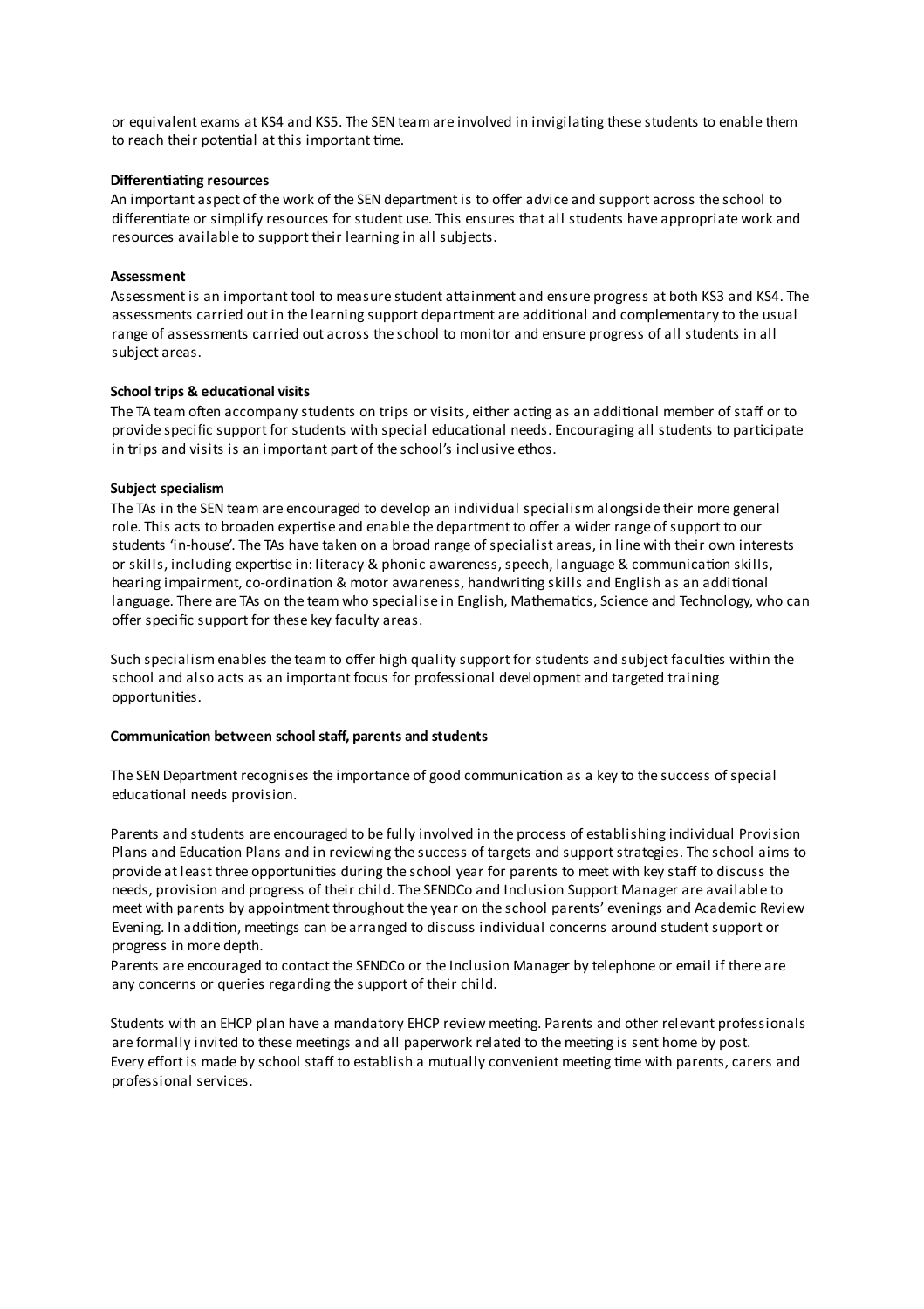# **Transitional Support**

The school has a well-established transition programme for students moving from KS2 to KS3. The SENDCo is fully involved in this primary liaison programme, to ensure that all relevant information is successfully transferred for students with special educational needs.

A member of the transition team visits all the main feeder primary schools, to discuss individual needs with relevant primary staff. This information contributes to the support arrangements for all new students in Yr7.

There are several opportunities for Yr 6 transitional students to experience life at Somervale before the September start date. All students with special educational needs are fully included in this programme, which involves a taster day during the summer term, additional tours of the school and summer school.

Additional visits to the school, to meet key staff or become familiar with routines and layout, can be arranged by the SENDCo during the summer term. This is done in liaison with parents and the primary school and is tailored to suit individual needs.

Transitional arrangements for students between KS3 and KS4 are more individually based, to help students with special educational needs plan appropriate KS4 option choices and carefully consider post-16 education or employment.

Students with an EHCP have a Vocational Profile established at their Yr 9 Annual Review. This meeting is attended by the school's Careers Adviser and includes considerations for KS4 option choices and post-16 education or employment planning.

The school's Careers Adviser prioritises students with special educational needs at KS4, to ensure that a clear plan is in place for all students to move on to an appropriate post-16 educational or employment opportunity.

### **External Professional Agencies**

The SEN Department works closely with a wide range of external professional agencies. Some of these agencies form part of the B&NES local authority Children's Service or the Primary Care Trust. As Somervale has Academy status, the school is increasingly commissioning the services of a range of independentsupport agencies as appropriate.

The SENDCo and Inclusion Manager have regular contact with the following agencies:

### **B&NES Local Authority services**

Educational Psychologist Service Hospital Education & Re-integration Service Social Services Looked After Children Support Team & Virtual School for LAC Family Intervention Service Compass Project Mentoring Plus Connecting Families Integrated Working Team

### **Primary Care Trust (Health Authority services)**

Child and Adolescent Mental Health Service (CAMHS) Sensory Impairment Team Speech & Language Therapy Service Occupational Therapy Service Physiotherapy Service